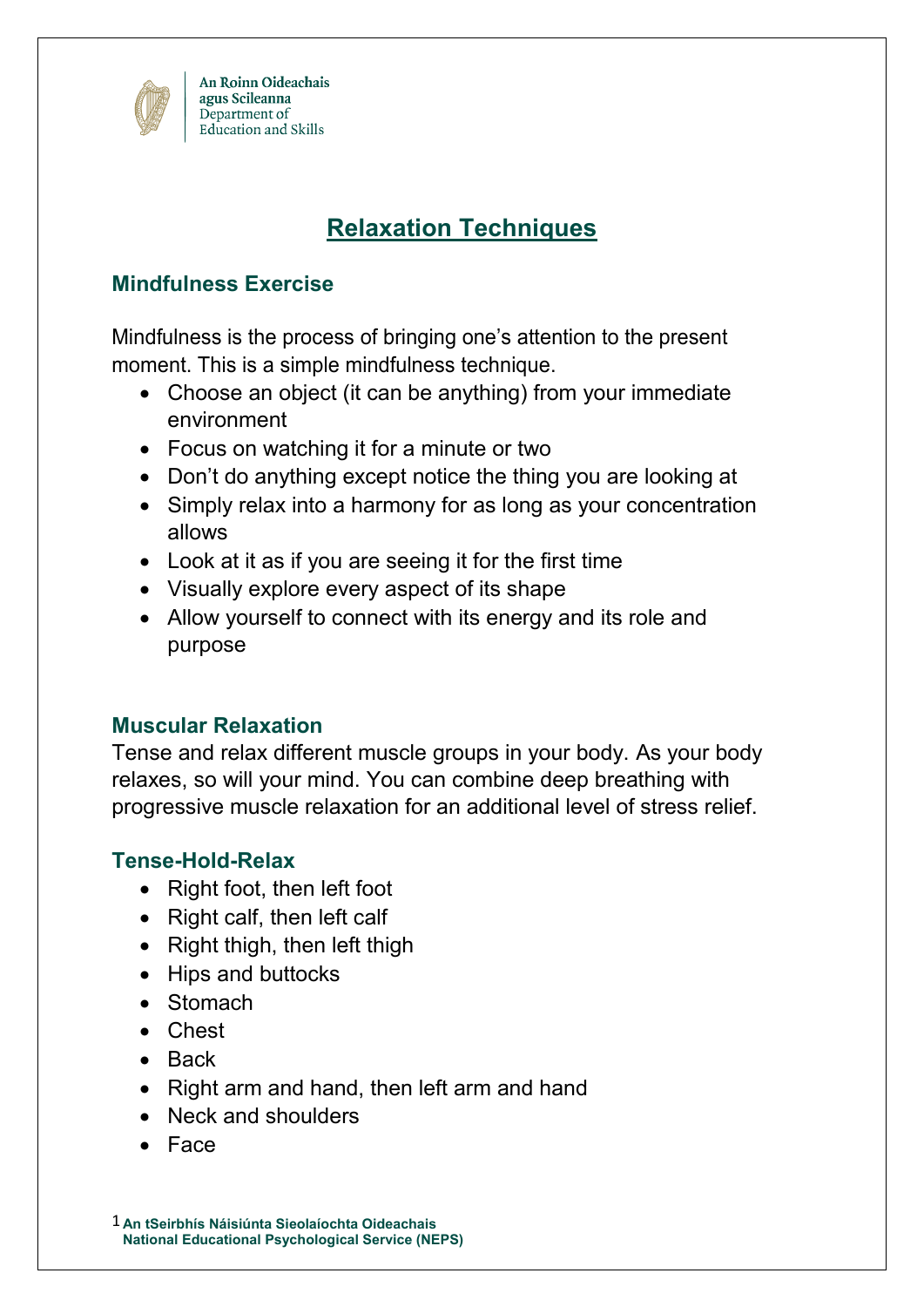

An Roinn Oideachais agus Scileanna Department of Education and Skills

# **Deep Breathing Exercises**

Breathing exercises help reduce feelings of arousal and physical tension. The key to deep breathing is to breathe deeply from the abdomen, getting as much fresh air as possible into your lungs. When you take deep breaths from the abdomen, rather than shallow breaths from your upper chest, you inhale more oxygen. The more oxygen you get, the less tense, short of breath, and anxious you feel.

## **Example 1:**

- Sit in a comfortable position with your arms and legs uncrossed.
- Inhale slowly through your nose or mouth (one-thousand one, one thousand, two, one-thousand three), and fill your lungs.
- Silently and gently say to yourself, *"I'm filling my body with calm".*
- Exhale slowly through your mouth (one-thousand one, onethousand two, one-thousand three), and comfortably empty your lungs.
- Silently and gently say to yourself, *"I'm letting the tension drain away".*
- Repeat five times slowly.

# **Example 2:**

- Sit comfortably with your back straight. Put one hand on your chest and the other on your stomach.
- Breathe in through your nose. The hand on your stomach should rise. The hand on your chest should move very little.
- Exhale through your mouth, pushing out as much air as you can while contracting your abdominal muscles.
- The hand on your stomach should move in as you exhale, but your other hand should move very little.
- Continue to breathe in through your nose and out through your mouth.
- Try to inhale enough so that your lower abdomen rises and falls. Count slowly as you exhale.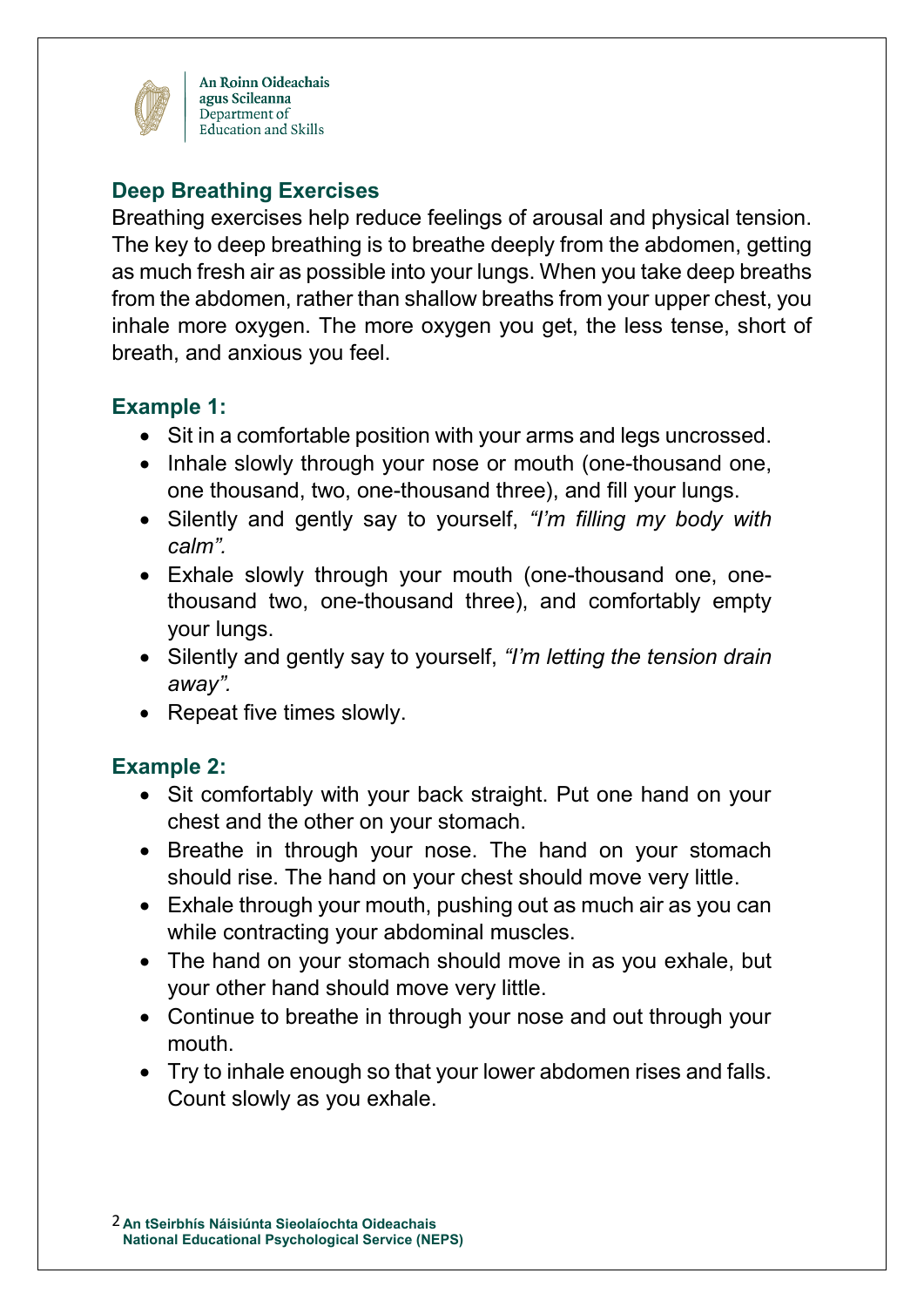

An Roinn Oideachais agus Scileanna Department of Education and Skills

#### **Visualisation**

Close your eyes and use your imagination to imagine that you are walking down a soft wide path towards the ocean. As you walk you feel calm and safe – breathing in and out – calmly and deeply.

*You can hear the waves rolling onto the beach. You can smell the ocean. You can feel a beautiful cooling breeze on your face. As you continue along the path - breathing in and out – slowly and deeply – you feel the sand beneath your feet – it's soft and warm. The sun is shining and the sea is blue and glistening. The sound of the waves rolling onto the beach feels comforting and relaxing. And as you look out at the sea you can match your breathing to the pattern of the waves – slowly in and deeply out– relaxed and happy. You can feel the sun's warmth filling the whole of your body as you gaze towards the water which is bright and blue and green. The beach is golden, long and wide and there is no-one here but you. This is your beach – your place – your time.*

*Breathing in, filling your body with warmth and relaxation and breathing out – letting go of any stress. As you continue to breathe slowly and deeply, lower yourself onto the sand. Sitting here quietly you can watch the waves lapping onto the beach – the water is clear and bright and as you watch you continue to feel the warm relaxing feeling flowing over you – and you feel safe and happy and content.* 

*There is no-one here but you – this is your beach – this is your place – this is your time. Sitting here in the warm, soft sand, soaking up the sunshine you feel strong and calm and you feel ready to return. Breathing in and out …slowly and deeply.* 

#### **Body Focus**

Take a deep breath and close your eyes for a few moments. Sense where your body is in contact with the environment around you (chair, floor etc.). Sense where your weight is resting. Now take another deep breath and move your body in some way to get more comfortable and relaxed. Are there any parts of your body that feel very tense or sore? If you find one, take a deep breath and try to imagine that place loosening up. Then gently and slowly move that part of the body just a little bit to let it loosen and relax.